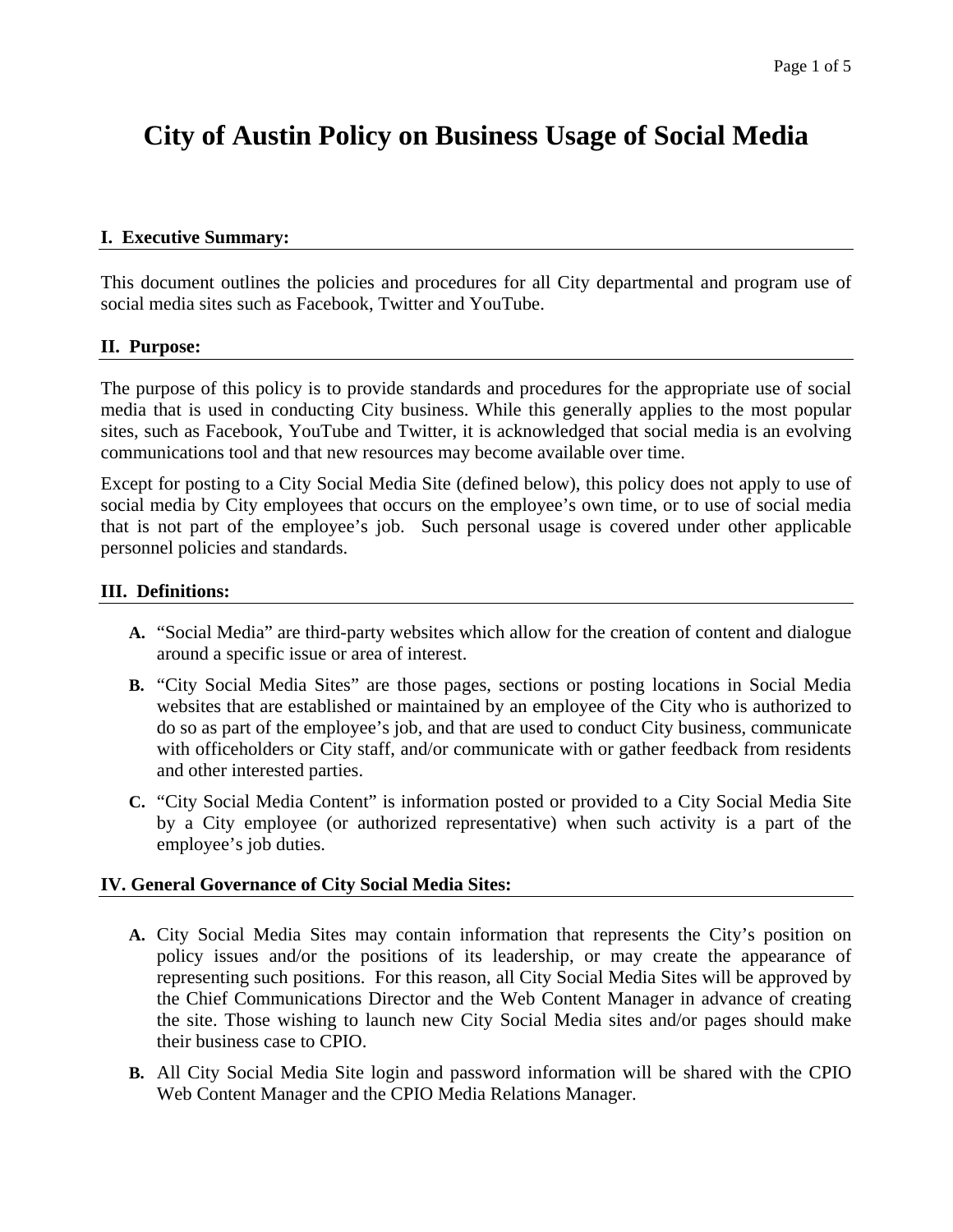- **C.** No City Social Media Site will be approved without the designation of a specific departmental representative assigned responsibility for maintenance of the resource.
- **D.** Employees creating or posting information to a City Social Media Site must conduct themselves at all times as representatives of the City and in accord with all relevant Human Resources policies and administrative bulletins.
- **E.** Employees found in violation of any part of this policy may be subject to disciplinary action, up to and including termination.
- **F.** The Chief Communications Director may disable a City Social Media site or prohibit posting of City Social Media Content to a site at any time or for any reason, including without limitation any violation of any part of this policy, unprofessional use of the resource, lack of use or disinterest by the public, or a department's failure to maintain the site.

# **V. Design and Content of City Social Media Sites:**

- **A.** City Social Media Sites should be should be focused and limited in scope and topic, and should complement rather than replace the City's existing web resources. General "departmental" pages and associated content should be managed within the current City websites.
- **B.** Information that is proprietary, attorney-client privileged, subject to state or federal privacy laws, and information not subject to disclosure under the Texas Public Information Act should NOT be posted on a City Social Media Site. Any questions concerning this standard should be directed to the Chief Communications Director.
- **C.** A clear statement of the intent, purpose and subject matter of the site, as well as a statement clearly articulating that all content and comments posted to the site are subject to public disclosure laws, should be clearly posted on any City Social Media Site.
- **D.** All City Social Media Sites shall clearly indicate the portion of the Social Media site that is maintained by the City and shall have appropriate City contact information prominently displayed.
- **E.** Links placed to a City Social Media Site should link to a resource on [www.cityofaustin.org](http://www.cityofaustin.org/), a City-owned Web site, a state, federal or local government site, an educational Web site (.edu) or an organization with an official partnership or supportive business relationship with a City department or program. Exceptions to this rule will be at the discretion of the CPIO, based on the relevance and appropriateness of the request.
- **F.** Design elements (logos, background, images) should be appropriate to the subject matter and consistent with the City's design guidelines, which are available on the CPIO Intranet site.

#### **VI. Public Comments and Interactive Features:**

**A.** City Social Media Site accounts must be set up in a way that either maximizes public comments or limits the resource to organizational postings only.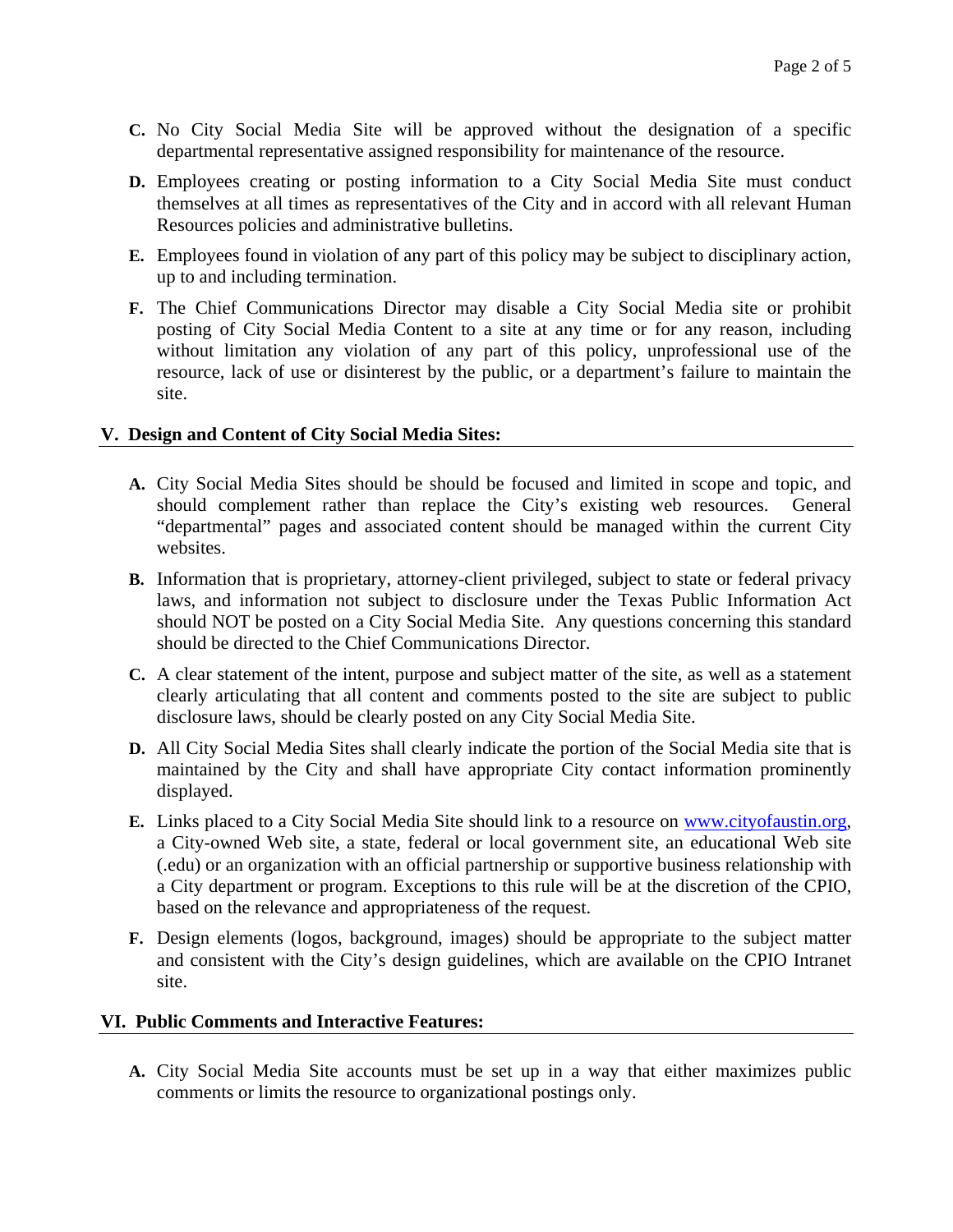- **B.** Membership to a City Social Media Site should not be required in order for the public to post comments. If this is not possible, then a City e-mail contact must be posted as an alternative for providing comments.
- **C.** Interactivity and commenting on sites fall within three distinct categories:
	- **1.** "Push" sites which do not allow public comments.
	- **2.** "Limited forum" sites that clearly define a specific topic for discussion.
	- **3.** "Open forum" sites that do not limit the topic of discussion.
- **D.** A City department that creates a City Social Media Site that permits interactivity and comments should provide a disclaimer on the site that posted comments do not necessarily reflect the views or position of the City. Editing of public comments posted on an "open forum" by the Department that maintains the site is permitted if the comments:
	- **1.** Clearly violate the site's terms of service;
	- **2.** Contain information about City business or operations that is confidential and nonpublic;
	- **3.** Would reasonably be considered pornographic, obscene, or defamatory in nature;
	- **4.** Directly promote or advocate violence or the threat of violence;
	- **5.** Promote or advocate discrimination based on race, creed, color, age, religion, gender, marital status, national origin, physical or mental disability, or sexual orientation;
	- **4.** Are solicitations of commerce or promotion of private business enterprises;
	- **5.** Contain or link to inappropriate sexual content;
	- **6.** Encourage or promote illegal activity;
	- **7.** Include information that may compromise the safety or security of the public or public systems; or
	- **8.** Appear to violate the legal ownership interest of any other party.
- **E.** In addition to the above, editing of comments in a "limited forum" is permitted if comments are clearly off-subject, based on the posted scope and topic.
- **F.** If photos, video, or other media are solicited through a site, all must be accepted and posted unless they fail to meet the guidelines stated above.
- **G.** All public comments and posted media files inclusive of any edited content must be archived and stored in accord with requirements of Texas and federal laws and City records retention policies.

#### **VII. Centralized Social Media Resources for Twitter and YouTube:**

**A.** Unless a business case is made and approved for a separate account, City Social Media Content posted on Twitter or YouTube should be coordinated through the City's central resource for these tools.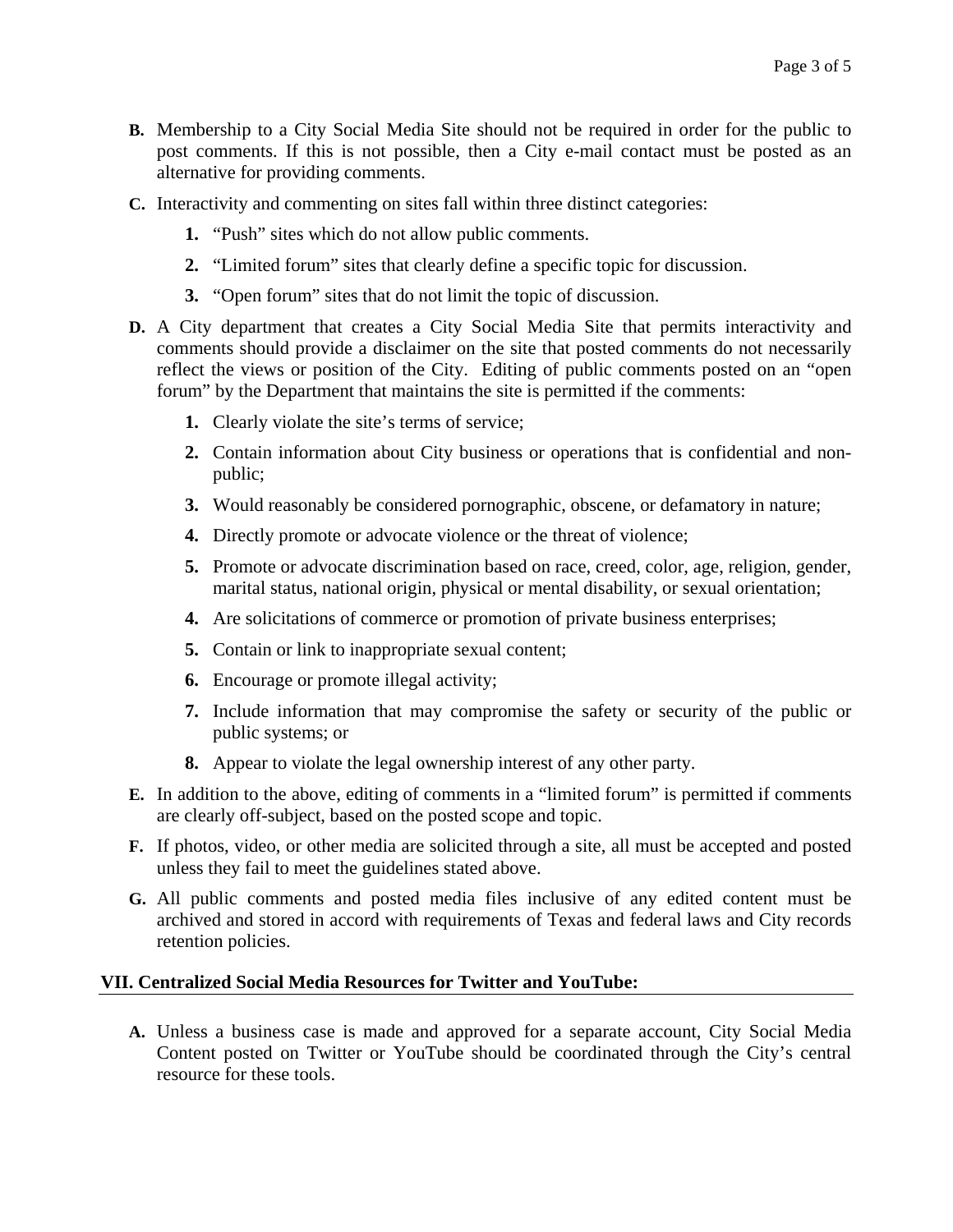- **B.** The City's official Twitter site is *@austintexasgov* ([www.twitter.com/austintexasgov](http://www.twitter.com/austintexasgov)). Use of this resource is governed by the following guidelines:
	- a. Departments or programs should contact the Corporate Media Relations Manager or Corporate Web Content Manager in the Communications and Public Information Office to coordinate posts to the resource.
	- b. To allow for after-hours use, login and password information for *@austintexasgov* will be shared with the City's public safety PIOs, Austin Energy and Austin Water Utility. Other requests for login access will be considered on a case by case basis.
	- c. A separate account may be approved if there is a limited, defined interest group for the targeted information. If approved, these accounts must be set up to "follow" all other City Twitter resources.
	- d. City of Austin Twitter accounts should only "follow" official governmental or educational Twitter accounts, or accounts owned by an organization with an official partnership or supportive business relationship with a City department or program.
- **C.** The City is maintaining an official City YouTube channel that will serve as a central repository for City-related videos, programs and PSAs. Use of this resource is governed by the following guidelines:
	- e. Departments and programs may request a "playlist" be created to feature their videos. Approval of playlists will be made by CPIO in collaboration with the requesting department.
	- f. The Channel 6 Manager will determine if submitted content is suitable for posting to the channel. Copies of all video content shall be stored and maintained separately by Channel 6 staff for the purposes of records retention.

# **VIII. Use of Social Media by permanent Boards and Commissions, and other temporary task forces and advisory bodies created by City Council (collectively, Boards) including committees created by such Boards:**

- A. The City of Austin recognizes the value that Social Media may offer to the City's Boards, and has developed guidelines for use of these tools in the conduct of work that supports their advisory role to the City Council.
- B. Due to open meetings requirements, individual members of a Board are prohibited from participating in postings or discussion threads on Social Media sites created and maintained by the group that they are a member of.
- C. Any use of Social Media Sites shall not serve as a replacement for postings and notifications required to be posted to City Clerk and/or City of Austin websites.
- D. Boards wishing to initiate Social Media Sites should do so by formal action of the Board, and follow requirements for approval and governance outlined in Section IV of this policy.
- E. Committees of Boards are required to use the main resource established and approved by the "parent" Board.